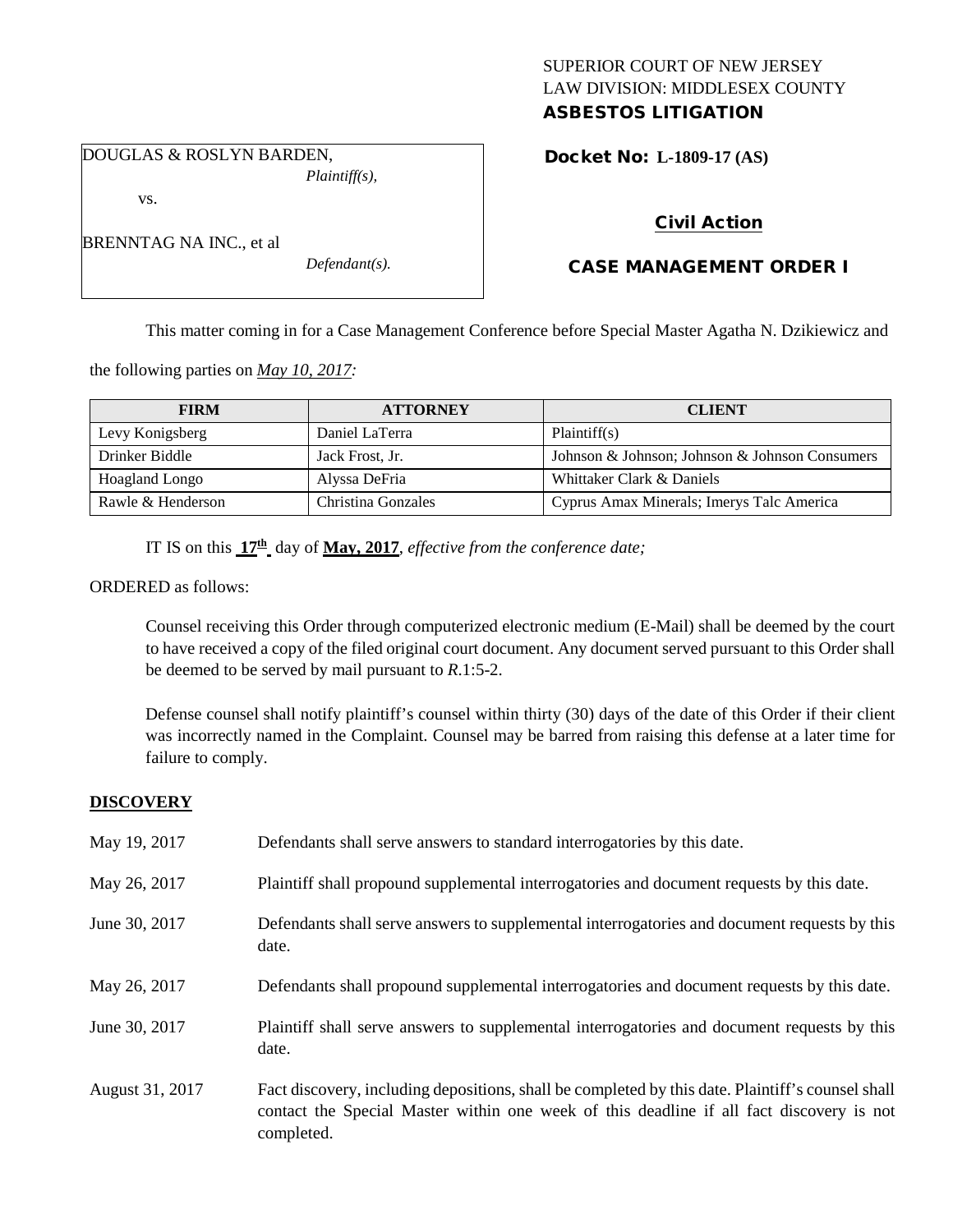#### August 31, 2017 Depositions of corporate representatives shall be completed by this date.

## **EARLY SETTLEMENT**

September 29, 2017 Settlement demands shall be served on all counsel and the Special Master by this date.

### **SUMMARY JUDGMENT MOTION PRACTICE**

- October 6, 2017 Plaintiff's counsel shall advise, in writing, of intent not to oppose motions by this date.
- October 20, 2017 Summary judgment motions shall be filed no later than this date.
- November 17, 2017 Last return date for summary judgment motions.

### **MEDICAL DEFENSE**

- September 29, 2017 Plaintiff shall serve medical expert reports by this date.
- September 29, 2017 Upon request by defense counsel, plaintiff is to arrange for the transfer of pathology specimens and x-rays, if any, by this date.
- December 8, 2017 Defendants shall identify its medical experts and serve medical reports, if any, by this date. In addition, defendants shall notify plaintiff's counsel (as well as all counsel of record) of a joinder in an expert medical defense by this date.

#### **LIABILITY EXPERT REPORTS**

September 29, 2017 Plaintiff shall identify its liability experts and serve liability expert reports or a certified expert statement by this date or waive any opportunity to rely on liability expert testimony.

December 8, 2017 Defendants shall identify its liability experts and serve liability expert reports, if any, by this date or waive any opportunity to rely on liability expert testimony.

#### **ECONOMIST EXPERT REPORTS**

- October 31, 2017 Plaintiff shall identify its expert economists and serve expert economist report(s), if any, by this date or waive any opportunity to rely on economic expert testimony.
- December 8, 2017 Defendants shall identify its expert economists and serve expert economist report(s), if any, by this date or waive any opportunity to rely on economic expert testimony.

#### **EXPERT DEPOSITIONS**

December 29, 2017 Expert depositions shall be completed by this date. To the extent that plaintiff and defendant generic experts have been deposed before, the parties seeking that deposition in this case must file an application before the Special Master and demonstrate the necessity for that deposition. To the extent possible, documents requested in a deposition notice directed to an expert shall be produced three days in advance of the expert deposition. The expert shall not be required to produce documents that are readily accessible in the public domain.

\_\_\_\_\_\_\_\_\_\_\_\_\_\_\_\_\_\_\_\_\_\_\_\_\_\_\_\_\_\_\_\_\_\_\_\_\_\_\_\_\_\_\_\_\_\_\_\_\_\_\_\_\_\_\_\_\_\_\_\_\_\_\_\_\_\_\_\_\_\_\_\_\_\_\_\_\_\_\_\_\_\_\_\_\_\_\_\_\_\_\_\_\_\_\_\_\_\_\_\_\_\_\_\_\_\_\_\_\_\_